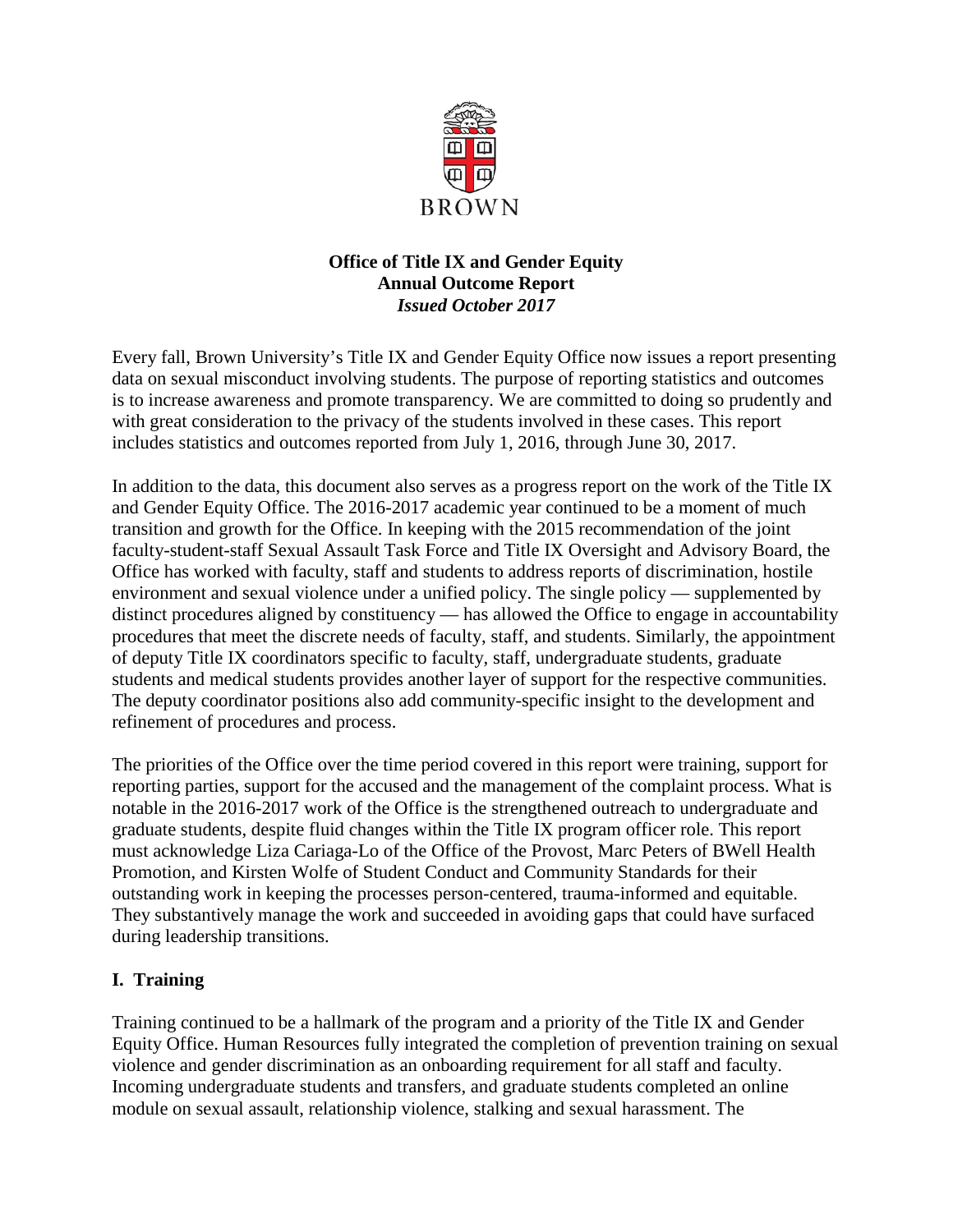undergraduate new student orientation session was reinforced by small group conversations lead by the BWell Peer Health Educators. These programs introduced new community members to campus policy, behavioral expectations and support services.

Ongoing training for returning community members occurred throughout the academic semester. A mix of required and opt-in sessions were offered to reinforce expectations of appropriate conduct, clarify requirements with reporting, and review ways to support individuals who disclosed an experience of sexual harassment or misconduct. The Title IX program officer trained several departments, offices and student groups to review the work of the Office, policy and procedures, and methods of reporting.

The overarching goal of prevention work created a dynamic network of in-person and selfdirected learning experiences that allowed participants to reflect on the importance of gender equity and gender inclusion. The staff of BWell Health Promotion and their student leaders must be recognized for the instrumental role they took in leading the training of students. They revamped the New Student Orientation session to prominently feature the voices of students and introduce topics on the complexity of consent and power and privilege.

## **II. Reports**

For the purpose of this document, "report" means any notification or information submitted to the Title IX and Gender Equity Office. Although the Office is dismayed deeply by the prevalence of discrimination and harassment reported, the Office takes comfort in knowing that the community is consistently reaching out to seek support and make use of the complaint process.

It is important to note that the figures in the charts on the following pages do not align with those found in the Annual Security Report issued by Brown's Department of Public Safety to comply with the Jeanne Clery Disclosure of Campus Security Policy and Campus Crime Statistics Act (the "Clery Act"). The Clery Act requires reporting for specific categories of sexual violence that occur on or in the area immediately surrounding campus.

The data contained in this Annual Outcome Report reflects the full set of conduct prohibited within Brown's "Sexual and Gender-Based Harassment, Sexual Violence, Relationship and Interpersonal Violence and Stalking Policy." It includes conduct that occurred on and off campus and during University-sanctioned activities or programs. Some of these data are embedded within the University's Annual Security Report, some is not.

The differences between Public Safety report and this Annual Outcome report provide a different context and way in which the University seeks to understand what is occurring within our community. Research and climate data remind us that sexual violence and gender harassment is underreported across the country and often occurs within marginalized communities at higher rates.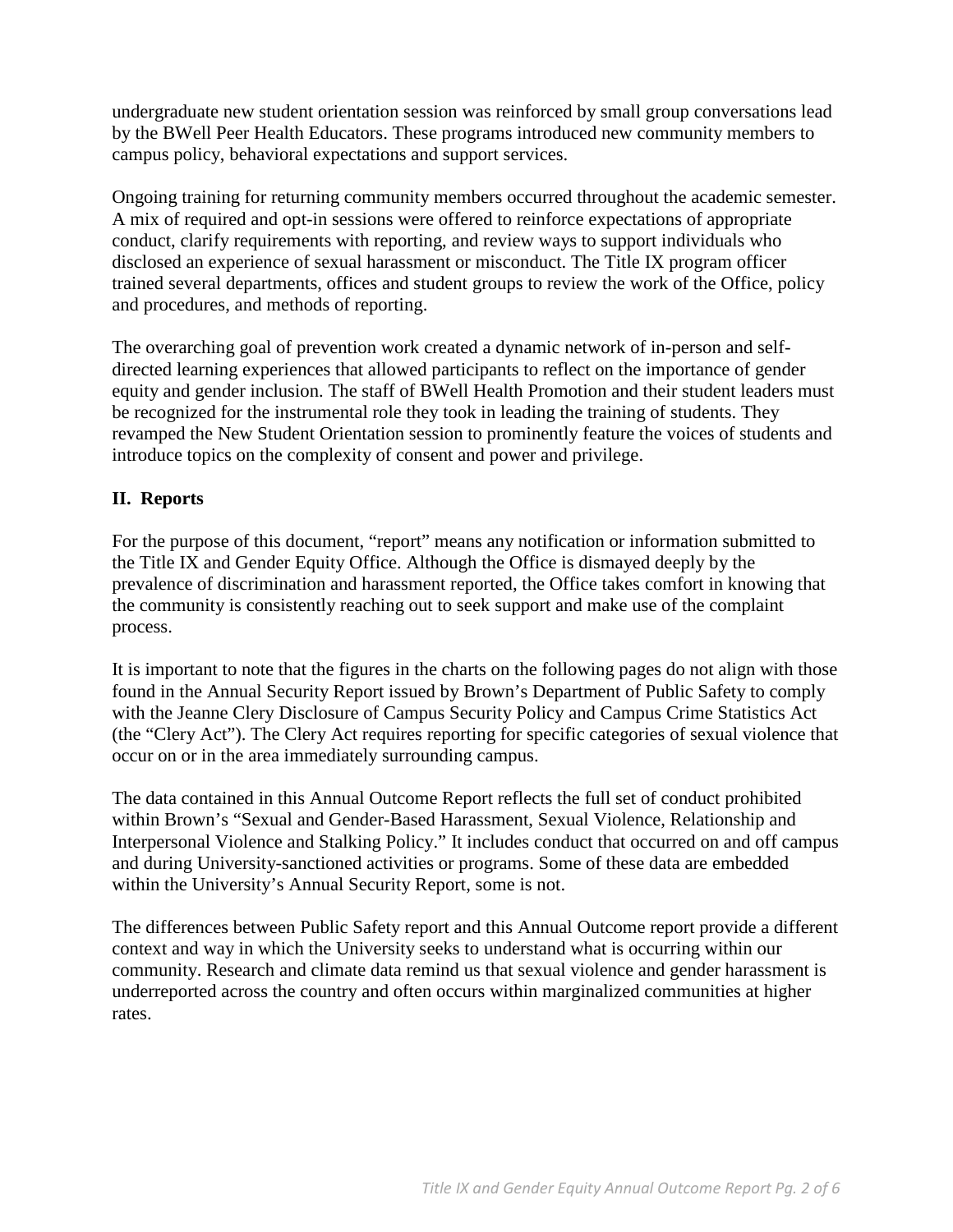## Incidents Reported to the Title IX Office

These reports from the 2016-2017 academic year came from survivors of sexual violence, third parties who witnessed or were concerned for another dealing with the effects of sexual violence, and individuals designated as "responsible employees." Responsible Employees are individuals across campus that are required to share information about reports, and include faculty, staff, employees of Public Safety and Residential Life (including RPLs), Meikeljohns, and academic deans.

In addition to the reports listed below, faculty, staff and students have reached out to the Office to discuss access to interim measures and ways of handling problematic conduct or offensive comments before said comments create a hostile environment.

| <b>Incidents Reported to the Title IX Office</b>                                         |                       |  |  |  |  |  |  |
|------------------------------------------------------------------------------------------|-----------------------|--|--|--|--|--|--|
| <b>Sexual or Gender-Based Harassment</b>                                                 | 7                     |  |  |  |  |  |  |
| <b>Sexual Assault</b>                                                                    | 22                    |  |  |  |  |  |  |
| <b>Sexual Exploitation and Sexual Coercion</b>                                           | 4                     |  |  |  |  |  |  |
| Relationship and Interpersonal Violence                                                  | 3                     |  |  |  |  |  |  |
| Stalking                                                                                 | $\mathcal{D}_{\cdot}$ |  |  |  |  |  |  |
| Provision of Alcohol and/or Other Drugs for Purposes of<br><b>Prohibited Conduct</b>     | $\theta$              |  |  |  |  |  |  |
| Retaliation                                                                              | $3 *$                 |  |  |  |  |  |  |
| Unable to Categorize                                                                     | 10                    |  |  |  |  |  |  |
| Behavior that falls outside of the scope of the Title IX office<br>or Brown Jurisdiction | 11                    |  |  |  |  |  |  |
| <b>Totals</b>                                                                            | $59*$                 |  |  |  |  |  |  |

\* Retaliation complaints surfaced within other reports. These numbers are not counted within the total to avoid duplication.

## **III. Complaint Process**

Twelve individuals sought to use Brown's formal procedures to hold another member of the University community responsible for violations of the "Sexual and Gender-Based Harassment, Sexual Violence, Relationship and Interpersonal Violence and Stalking Policy" (see Complaint Process sections VI and VIII). Three of these 12 individuals also filed a report of retaliation while the investigation was in process. These complaints represent peer-to-peer/colleague-tocolleague concerns, or student allegations against a faculty member or members of the teaching staff.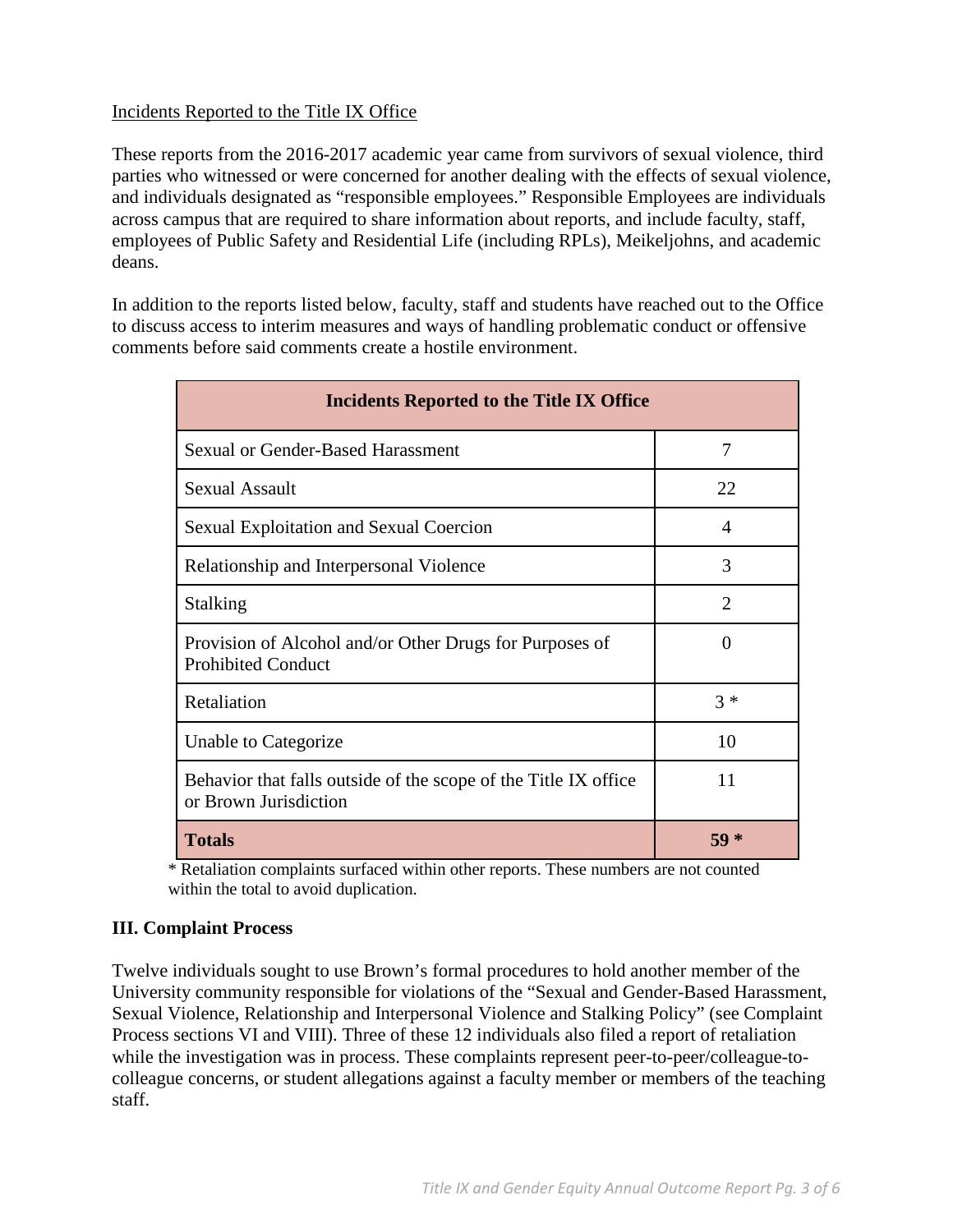| <b>Overview of Complaints Initiated with the Title IX Office</b>                     |                 |  |  |  |  |  |  |
|--------------------------------------------------------------------------------------|-----------------|--|--|--|--|--|--|
| <b>Prohibited Conduct</b>                                                            | # of Complaints |  |  |  |  |  |  |
| Sexual or Gender-Based Harassment                                                    | $\overline{4}$  |  |  |  |  |  |  |
| Sexual Assault                                                                       | 5               |  |  |  |  |  |  |
| Sexual Exploitation                                                                  | $\Omega$        |  |  |  |  |  |  |
| Relationship and Interpersonal Violence                                              | 3               |  |  |  |  |  |  |
| Stalking                                                                             | 0               |  |  |  |  |  |  |
| Provision of Alcohol and/or Other Drugs for Purposes of<br><b>Prohibited Conduct</b> | 0               |  |  |  |  |  |  |
| Retaliation                                                                          | $3 *$           |  |  |  |  |  |  |
| <b>Totals</b>                                                                        | $12 *$          |  |  |  |  |  |  |

\* Retaliation complaints surfaced with existing complaints

.

| <b>Case Appeals</b>    |                 |  |  |  |  |  |
|------------------------|-----------------|--|--|--|--|--|
| <b>Appeals</b>         | # of Complaints |  |  |  |  |  |
| <b>Total Appeals</b>   | 2               |  |  |  |  |  |
| <b>Appeals Denied</b>  |                 |  |  |  |  |  |
| <b>Appeals Granted</b> |                 |  |  |  |  |  |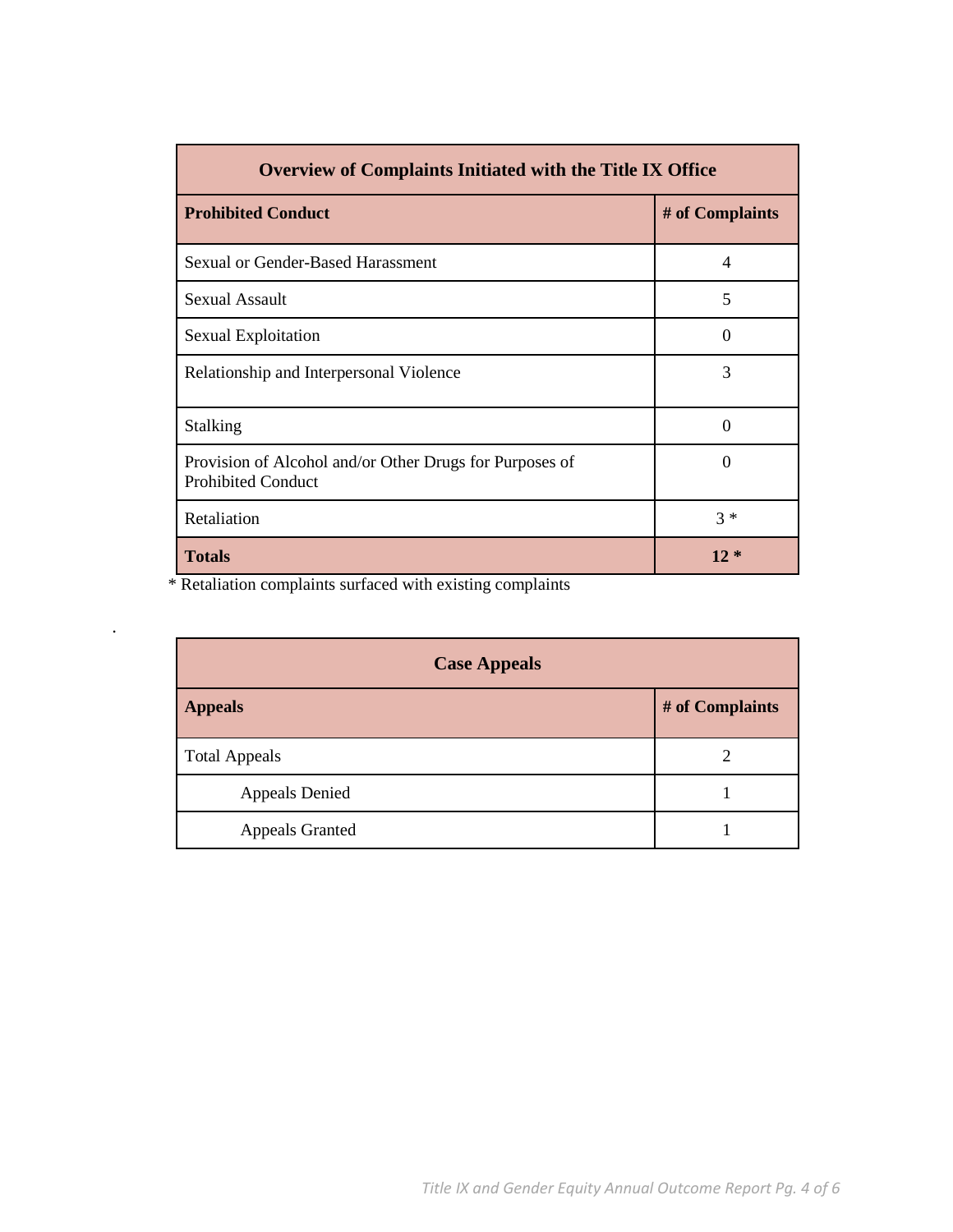| <b>Summary of Investigation Outcomes</b>                                                   |                |                                                             |                    |                             |                        |                        |              |                                    |                        |                                                        |  |
|--------------------------------------------------------------------------------------------|----------------|-------------------------------------------------------------|--------------------|-----------------------------|------------------------|------------------------|--------------|------------------------------------|------------------------|--------------------------------------------------------|--|
|                                                                                            |                | <b>Findings</b>                                             |                    |                             |                        | <b>Sanctions</b>       |              |                                    |                        |                                                        |  |
| <b>Prohibited Conduct</b>                                                                  | $\#$           | Responsible                                                 | Not<br>Responsible | Investigation<br>in Process | Complaint<br>Withdrawn | Deferred<br>Suspension | Expulsion    | Required<br>Education/<br>Training | Transcript<br>Notation | Change in Job<br>Assignment/<br>Loss of job<br>benefit |  |
| Sexual or Gender-<br><b>Based Harassment</b>                                               | $\overline{4}$ |                                                             | $\mathbf{1}$       | $\overline{2}$              |                        |                        |              | $\overline{2}$                     |                        |                                                        |  |
| <b>Sexual Assault</b>                                                                      | 5              |                                                             | 3                  | $\overline{2}$              |                        |                        |              |                                    |                        |                                                        |  |
| <b>Sexual Exploitation</b>                                                                 | $\overline{0}$ |                                                             |                    |                             |                        |                        |              |                                    |                        |                                                        |  |
| Relationship and<br>Interpersonal<br>Violence                                              | 3              | 3                                                           |                    |                             |                        | $\overline{2}$         | $\mathbf{1}$ |                                    |                        |                                                        |  |
| Stalking                                                                                   | $\overline{0}$ |                                                             |                    |                             |                        |                        |              |                                    |                        |                                                        |  |
| Provision of Alcohol<br>and/or Other Drugs<br>for Purposes of<br><b>Prohibited Conduct</b> | $\overline{0}$ |                                                             |                    |                             |                        |                        |              |                                    |                        |                                                        |  |
| Retaliation                                                                                | $3 *$          |                                                             |                    | $\mathfrak{Z}$              |                        |                        |              |                                    |                        |                                                        |  |
| Totals                                                                                     | $12 *$         | * Retaliation complaints surfaced with existing complaints. |                    |                             |                        |                        |              |                                    |                        |                                                        |  |